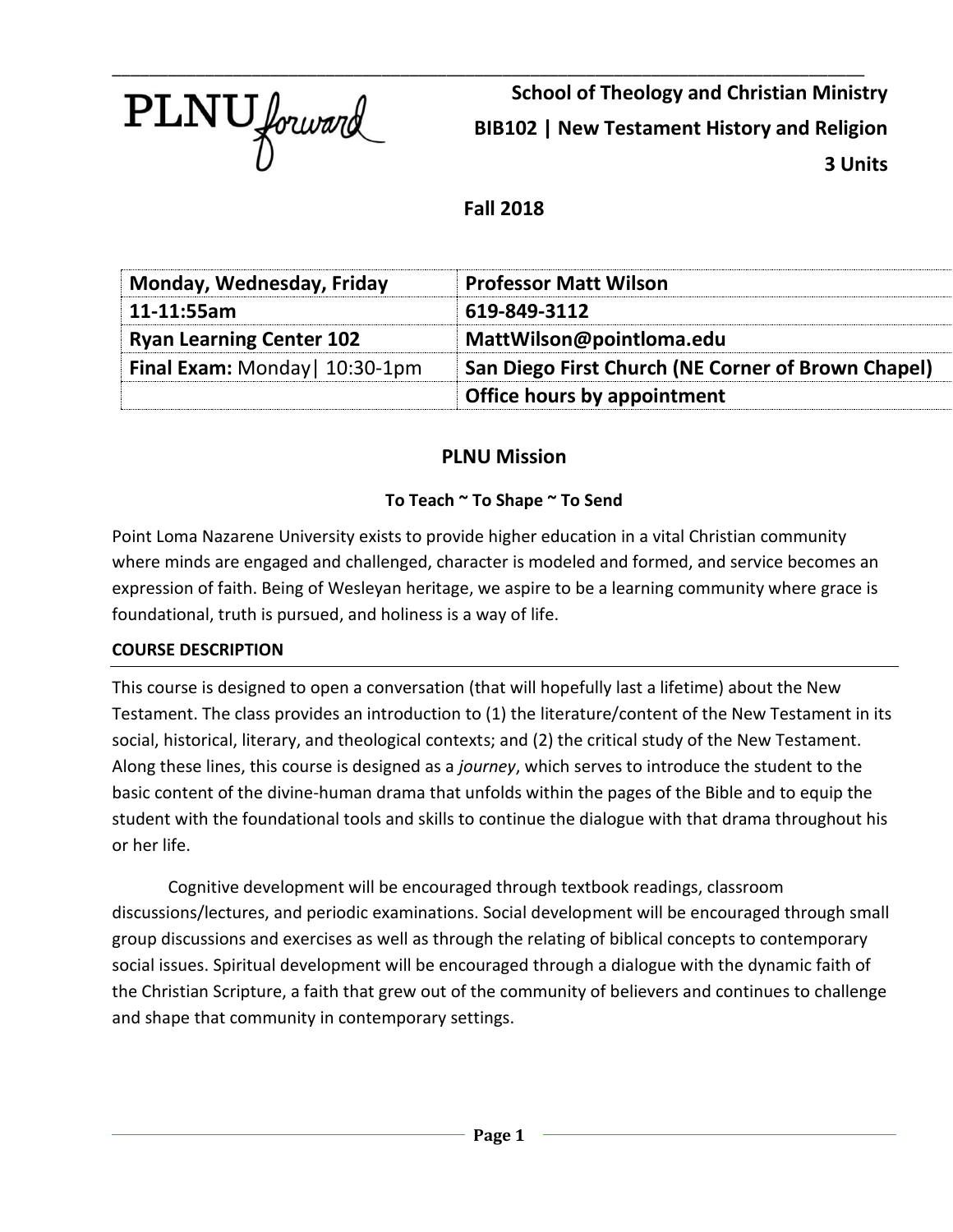*The student who successfully completes this course will be able to:*

1) Identify the historical contexts of the New Testament.

2) Articulate the unity of the New Testament in its canonical context within the diverse literature of the Christian canon.

3) Articulate and appreciate the ways in which the Bible, understood as given by divine inspiration, functions as the church's central norm for Christian discipleship, faith and practice; and,

4) Articulate the basic content of the books of the New Testament and the methods appropriate to the interpretation of those books.

*Note: This course is one of the components of the General Education Program at Point Loma Nazarene University, under the category of "Responding to the Sacred." By including this course in a common educational experience for undergraduates, the faculty supports the study of Scripture and Christian heritage as foundational in the pursuit of knowledge and the development of personal values.* 

# **COURSE SCHEDULE AND ASSIGNMENTS**

**Class Participation and Attendance:** In this journey through the story of the NT, class attendance is a necessity for optimum academic achievement. If the student is absent from more than 10 percent of class meetings *(more than THREE [3] classes),* the faculty member can file a written report which may result in de-enrollment. If the absences exceed 20 percent *(more than SIX [6] classes),* the student may be de- enrolled without notice until the university drop date or, after that date, receive the appropriate grade for their work and participation. See Academic Policies in the Undergraduate Academic Catalog. In addition, each student is expected to participate actively in class by contributing to the discussions on the basis of his or her reading of the assigned material.

**Readings:** The NT is the primary text for this course. All readings are required. Please bring your Bible to class. It is important to keep up with the readings on a session by session basis or the information will quickly become overwhelming.

**Quizzes:** Five (5) five point quizzes will be given throughout the semester. This quizzes will come at random in order to keep students accountable to the reading requirement.

**Podcast Engagement:** Supplementing lectures and reading is engagement with podcast lectures and presentations. The engagement with 3 assigned podcasts is required. A 2 page response paper is required in order to demonstrate engagement. Responses should not be summaries, but thoughtful engagement with insights and arguments of the podcast.

**Exams:** There will be two exams (dates of the exams are listed in the Tentative Schedule). These exams will cover lectures and assigned reading and will consist of multiple choices and short answer questions. The second exam will not be cumulative and will only cover the material after the first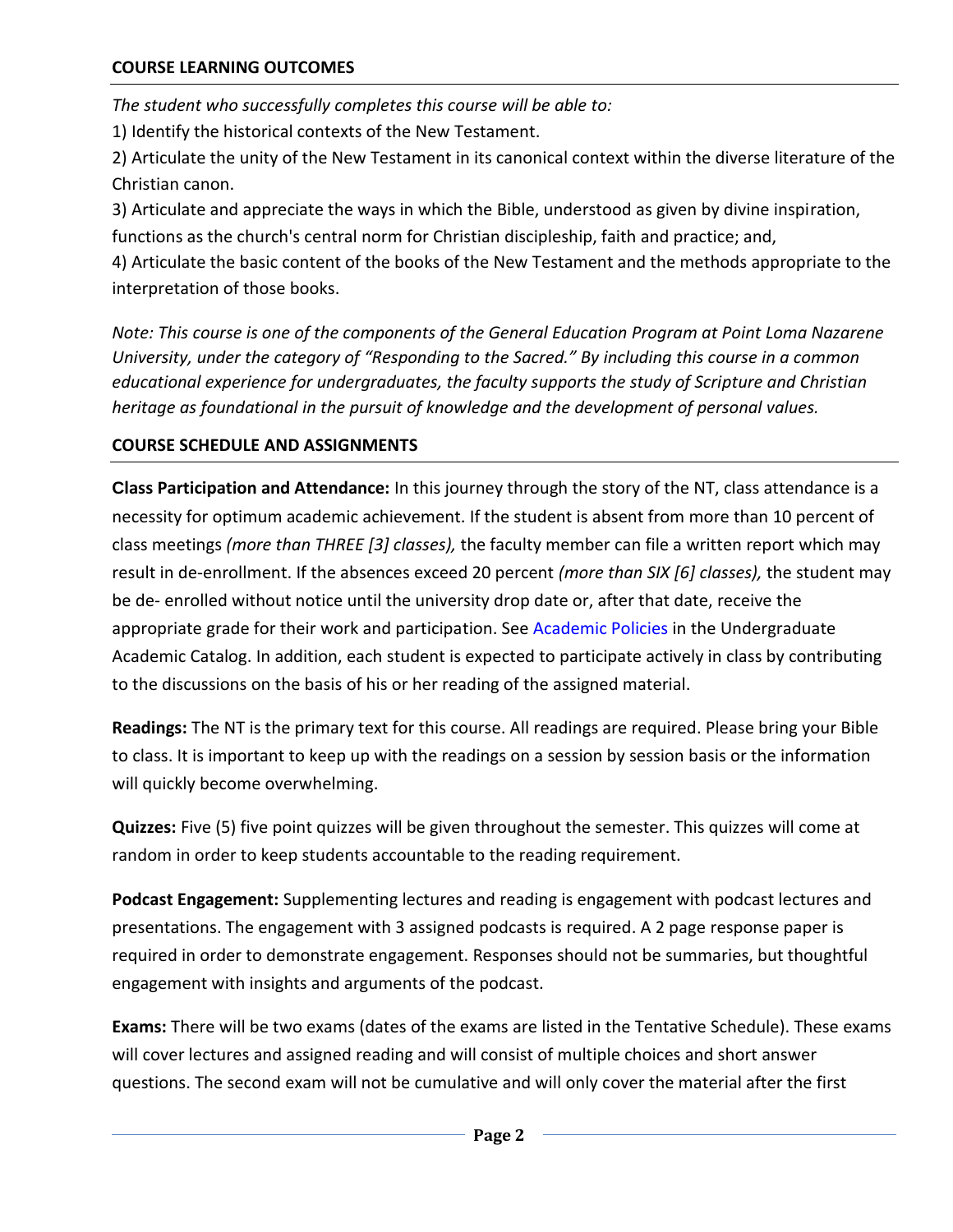exam.

**Reading Response Paper:** There will be two reading response papers written in response to *Reading Backwards* and *Paul.* The reading response papers should do three things: (1) Briefly summarize key points from the reading, (2) critically reflect and evaluate the author's ideas and assertions, and (3) articulate what arguments and assertions were illuminating, or helpful, or provocative. Make clear and specific points while demonstrating engagement with the reading for best results. Each reading response should be 4 full pages, double spaced, Times New Roman or Helvetica, 12 pt. font.

**Final Paper:** Students will turn in a final paper on the last day of class before finals week. The final paper will take two NT passages (One Gospel passage and one epistle passage) and put them in conversation with one another over one particular issue. You may choose your topic of conversation from one of these topics: the nature of Jesus Christ, the importance of the resurrection, race and ethnicity, the shape and content of justice, or the function of the church in the world. If you would like to write your final paper on another topic, you must receive permission from the professor. Final papers should (1) interpret passages based on the literary and historical contexts and (2) argue a thesis based on the interpretation of the selected passages. Each final paper should be 8 full pages, double spaced, Times New Roman or Helvetica, 12pt font. Style should be in either MLA or APA. It is required that your consult at least 3 academic commentaries for the research and writing of this final paper.

| <b>Dates</b> | <b>READING ASSIGNMENTS</b>                                                                                                             | <b>ASSIGNMENT</b><br><b>DUE DATE</b>                                    |
|--------------|----------------------------------------------------------------------------------------------------------------------------------------|-------------------------------------------------------------------------|
| Aug 28-31    | Required Reading: NISB - pg. 2274-2279<br>Maps 1, 14, 17, 18, 19<br>Wright Ch. 4<br>Hays Ch.1<br>Mark 1; Matt. 1-4; Luke 1-4; John 1-2 | $8/31$ : The<br>Greco-Roman<br><b>World Podcast</b><br><b>Paper Due</b> |
| Sept 5-7     | <b>Required Reading: The Gospel of Mark</b><br>Hays $-$ Ch. 2                                                                          |                                                                         |
| Sept 10-14   | <b>Required Reading: The Gospel of Matthew</b><br>Hays $-$ Ch. 3                                                                       | $9/14$ : What is<br><b>Truth Podcast</b><br><b>Paper Due</b>            |
| Sept. 17-21  | <b>Required Reading: The Gospel of Luke</b><br>Hays $-$ Ch. 4                                                                          |                                                                         |

# **TENTATIVE COURSE SCHEDULE**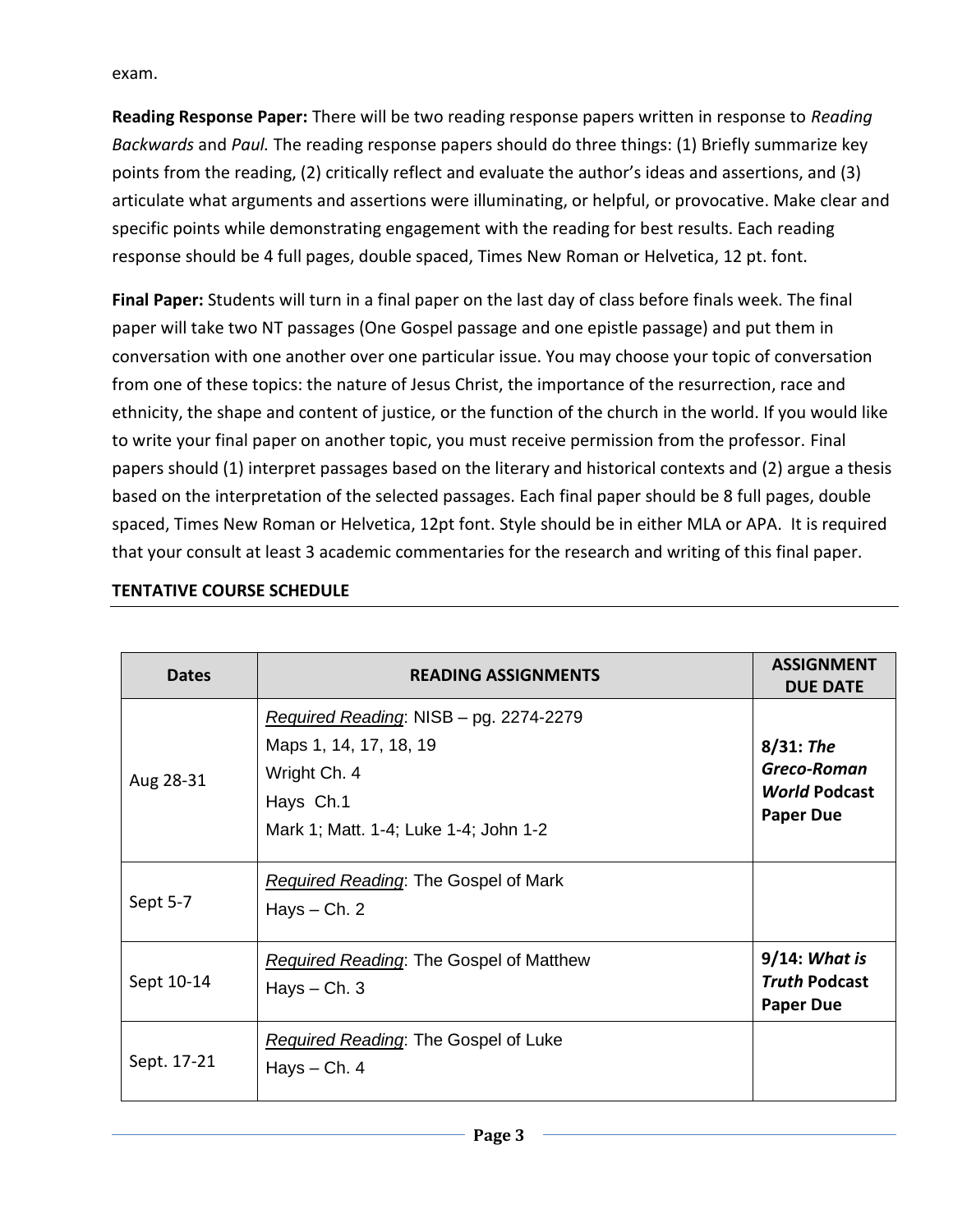| Sept 24        | Required Reading: The Gospel of John<br>Hays $-$ Ch. 5-6                                         | 9/28: Reading<br><b>Backwards</b><br><b>Reading</b><br><b>Response Paper</b> |
|----------------|--------------------------------------------------------------------------------------------------|------------------------------------------------------------------------------|
| Oct 1-5        | Required Reading: Migliore Article                                                               |                                                                              |
| Oct 8-12       | Required Reading: Acts 1-12                                                                      |                                                                              |
| Oct 15-17      | Required Reading: Acts 13-28                                                                     | 10/17: Midterm<br>Exam                                                       |
| Oct 22-26      | Required Reading: 1 & 2 Thessalonians<br>Galatians<br>Philippians<br>Wright Ch.1-2               |                                                                              |
| Oct 29-Nov 2   | <b>Required Reading: 1 Corinthians</b><br>Romans<br>Wright Ch. 3, 5                              | 11/2: Generous<br><b>Orthodoxy</b><br><b>Podcast Paper</b><br><b>Due</b>     |
| <b>Nov 5-9</b> | <b>Required Reading: 2 Corinthians</b><br>Philemon<br>Ephesians<br>Colossians<br>Wright Ch. 6, 7 |                                                                              |
| Nov 12-16      | Required Reading: 1 & 2 Timothy<br><b>Titus</b><br><b>Hebrews</b><br>James<br>Wright Ch. 8       | 11/16: Paul<br><b>Reading</b><br><b>Response Paper</b><br><b>Due</b>         |
| Nov 19         | <b>Required Reading: Jude</b><br>1 & 2 Peter                                                     |                                                                              |
| Nov 26-30      | Required Reading: 1, 2, & 3 John                                                                 |                                                                              |
| Dec 3-7        | Required Reading: The Book of Revelation                                                         | <b>10/7: Final</b><br><b>Paper Due</b>                                       |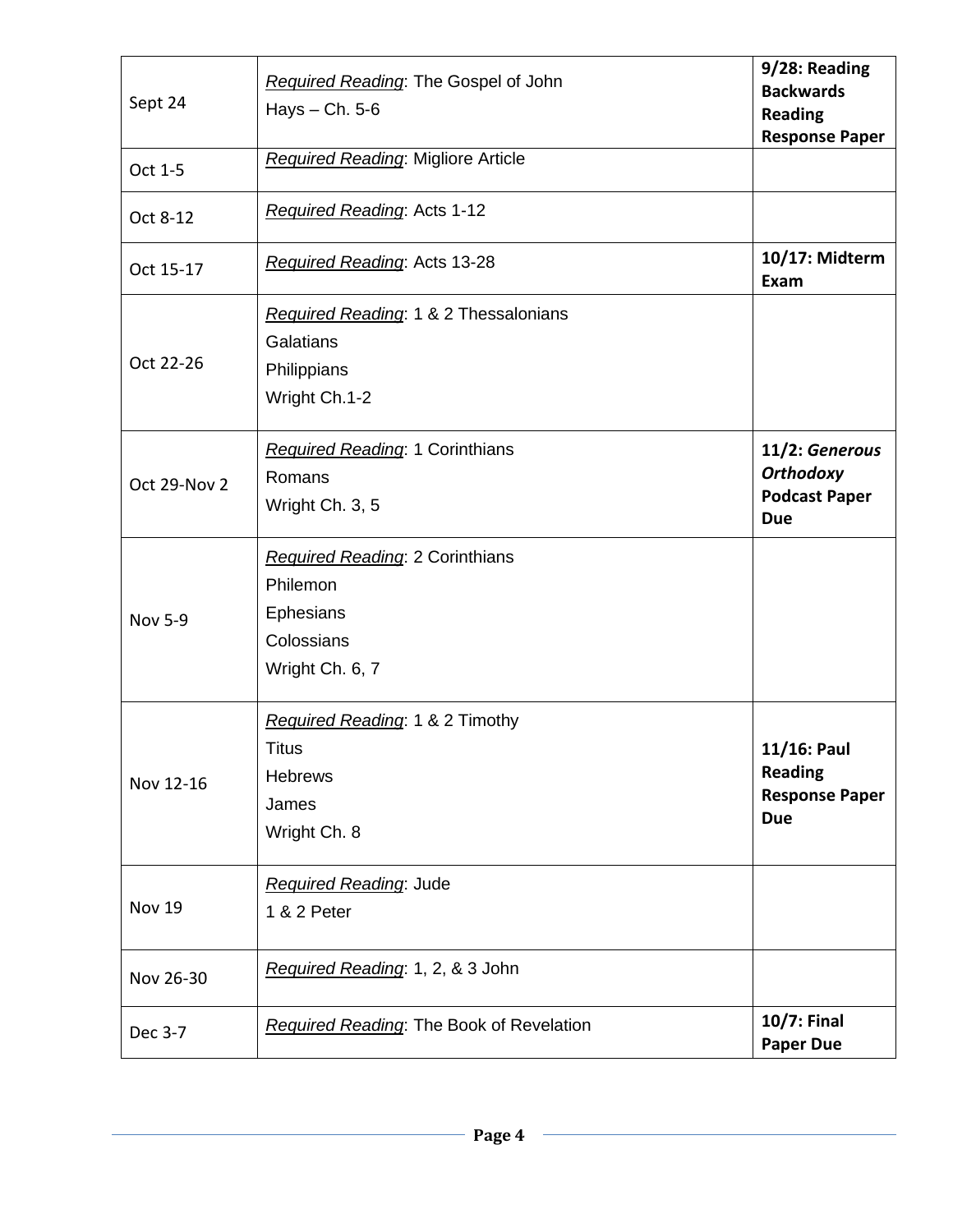- *1. The New Interpreter's Study Bible*(NRSV). Nashville: Abingdon, 2003.
- *2.* Hay, Richard. *Reading Backwards; Figural Christology and the Fourfold Gospel Witness*. Waco: Baylor University Press, 2014
- *3.* Wright. N.T. *Paul; In Fresh Perspective.* Minneapolis: Fortress Press, 2005
- *4.* Migliore, Daniel, *Faith Seeking Understanding*. (Violence and the Cross). Grand Rapids: William B. Eerdmans Publishing. 2004. pgs. 187-196
- *5.* Martin, Dale. (Professor).(2009. September). *The Greco-Roman World*. https://oyc.yale.edu/religious-studies/rlst-152/lecture-3
- *6.* Lodahl, Michael. (Speaker).(2018, May). *What is Truth*. http://sdfcnaz.com/meetus/podcasts?id=1323556
- *7.* Gladwell, Malcolm. (Author).(2016, August). *Generous Orthodoxy*. <http://revisionisthistory.com/episodes/09-generous-orthodoxy>

## **ASSESSMENT AND GRADING**

Note: Clearly define a grading policy to avoid any confusion concerning expectations. It is most helpful if at least two things are present: 1) a point distribution and 2) a grading scale.

| <b>Assignments by Points:</b>                                                                                                                                                                                                                                                            | Grade Scale:                                                                                  |                                                                                                |
|------------------------------------------------------------------------------------------------------------------------------------------------------------------------------------------------------------------------------------------------------------------------------------------|-----------------------------------------------------------------------------------------------|------------------------------------------------------------------------------------------------|
| Participation and Attendance: 75 pts<br>$\bullet$<br>Quizzes (5pts): 25pts<br>$\bullet$<br>Podcast Engagement (25pts): 75pts<br>$\bullet$<br>Readings Response (100pts): 200pts<br>$\bullet$<br>Exams (100pts): 200pts<br>$\bullet$<br>Final Paper: 200pts<br>$\bullet$<br>Total: 775pts | $A = 93 - 100$<br>$A = 92 - 90$<br>$B+=87-89$<br>$B = 83 - 86$<br>$B = 80 - 82$<br>$C+=77-79$ | $C = 73 - 76$<br>$C = 70 - 72$<br>$D+=67-69$<br>$D = 63 - 66$<br>$D = 60 - 62$<br>$F = 0 - 59$ |

#### **INCOMPLETES AND LATE ASSIGNMENTS**

All assignments are to be submitted/turned in by the beginning of the class session when they are due—including assignments posted in Canvas. Incompletes will only be assigned in extremely unusual circumstances.

## **LAPTOPS, iPADS, (etc)**

The use of laptops and tablets is permitted with the understanding that it is a privilege to use such devices to take notes during class lectures and that all electronic activity should be related to class material. Please refrain from all other online activity in class.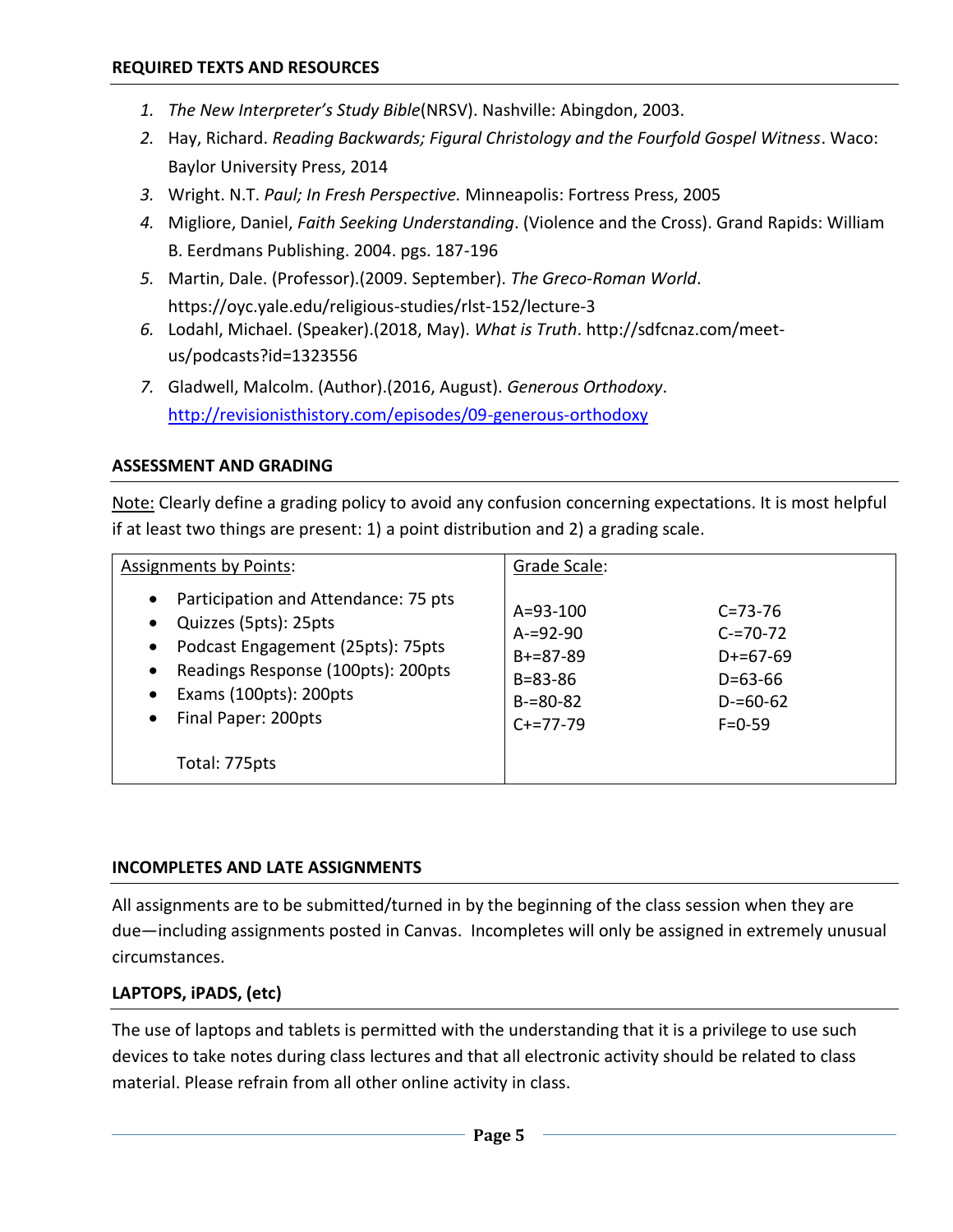Successful completion of this class requires taking the final examination **on its scheduled day**. The final examination schedule is posted on the [Class Schedules](http://www.pointloma.edu/experience/academics/class-schedules) site. No requests for early examinations or alternative days will be approved.

#### **INCLUSIVE LANGUAGE**

The School of Theology and Christian Ministry is committed to the equality of women and men. Recognizing that people have often used the English language in ways that imply the exclusion or inferiority of women, the school urges students, faculty, and staff to avoid sexist language in public discourse, in classroom discussion, and in their writings. Thus, terms like "man" or "mankind" or the pronoun "he," should not be used to refer to all humans. Instead "people," "humanity," "humans," and "he or she" better acknowledge women as full persons.

#### **DISCRIMINATION/HARASSMENT**

Discrimination or harassment related to race, gender, ethnicity, sexual identity or orientation, religious choice, or any other type of behavior that dehumanizes human beings or dismisses difference, is not conducive to a good learning environment and is harmful to human vitality and healthy community. These behaviors will not be tolerated. I encourage all students to be open to any honest, respectful, and tactful discussion of issues that might arise in the context of our learning.

## **PLNU COPYRIGHT POLICY**

Point Loma Nazarene University, as a non-profit educational institution, is entitled by law to use materials protected by the US Copyright Act for classroom education. Any use of those materials outside the class may violate the law.

## **PLNU ACADEMIC HONESTY POLICY**

Students should demonstrate academic honesty by doing original work and by giving appropriate credit to the ideas of others. Academic dishonesty is the act of presenting information, ideas, and/or concepts as one's own when in reality they are the results of another person's creativity and effort. A faculty member who believes a situation involving academic dishonesty has been detected may assign a failing grade for that assignment or examination, or, depending on the seriousness of the offense, for the course. Faculty should follow and students may appeal using the procedure in the university Catalog. See **Academic Policies** for definitions of kinds of academic dishonesty and for further policy information.

## **PLNU ACADEMIC ACCOMMODATIONS POLICY**

If you have a diagnosed disability, please contact PLNU's Disability Resource Center (DRC) within the first two weeks of class to demonstrate need and to register for accommodation by phone at 619-849- 2486 or by e-mail at [DRC@pointloma.edu.](mailto:DRC@pointloma.edu) See [Disability Resource Center](http://www.pointloma.edu/experience/offices/administrative-offices/academic-advising-office/disability-resource-center) for additional information.